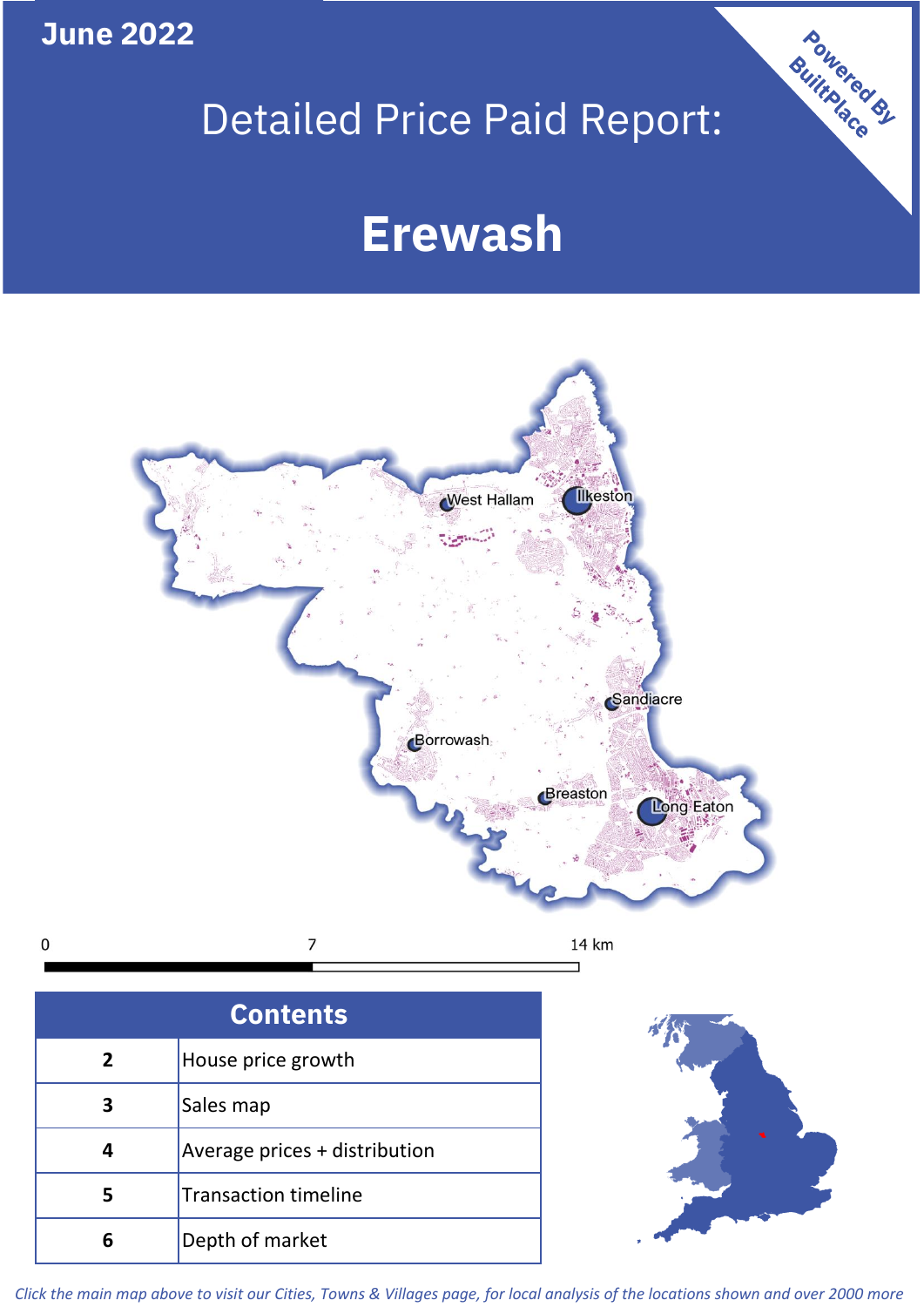#### **Headline Data**

|                     | <b>Current level</b> | 3 month | <b>Annual</b> | '5 vear | 10 year |
|---------------------|----------------------|---------|---------------|---------|---------|
| <b>House prices</b> | £200,905             | 1.6%    | 8.6%          | 35.8%   | 1.2%    |
| <b>Transactions</b> | 1,947                | $-6.9%$ | 15.6%         | 2.5%    | 40.7%   |

### **House Price Growth (April 2022 data)**

#### *Annual Change in House Prices*



House prices in Erewash grew by 8.6% in the 12 months to April 2022 (based on 3-month smoothed data). By comparison national house prices grew by 10.7% and prices in the East Midlands grew by 11.6% over the same period.

Erewash house prices are now 48.4% above their previous peak in 2007, compared to +50.1% for the East Midlands and +52.9% across England.



#### *Year-To-Date Change in House Prices, December to April*

Local prices have grown by 2.6% in 2022 so far, compared to growth of 4.3% over the same period last year.

#### *Source: OS OpenData; UK House Price Index (Contains HM Land Registry data © Crown copyright)*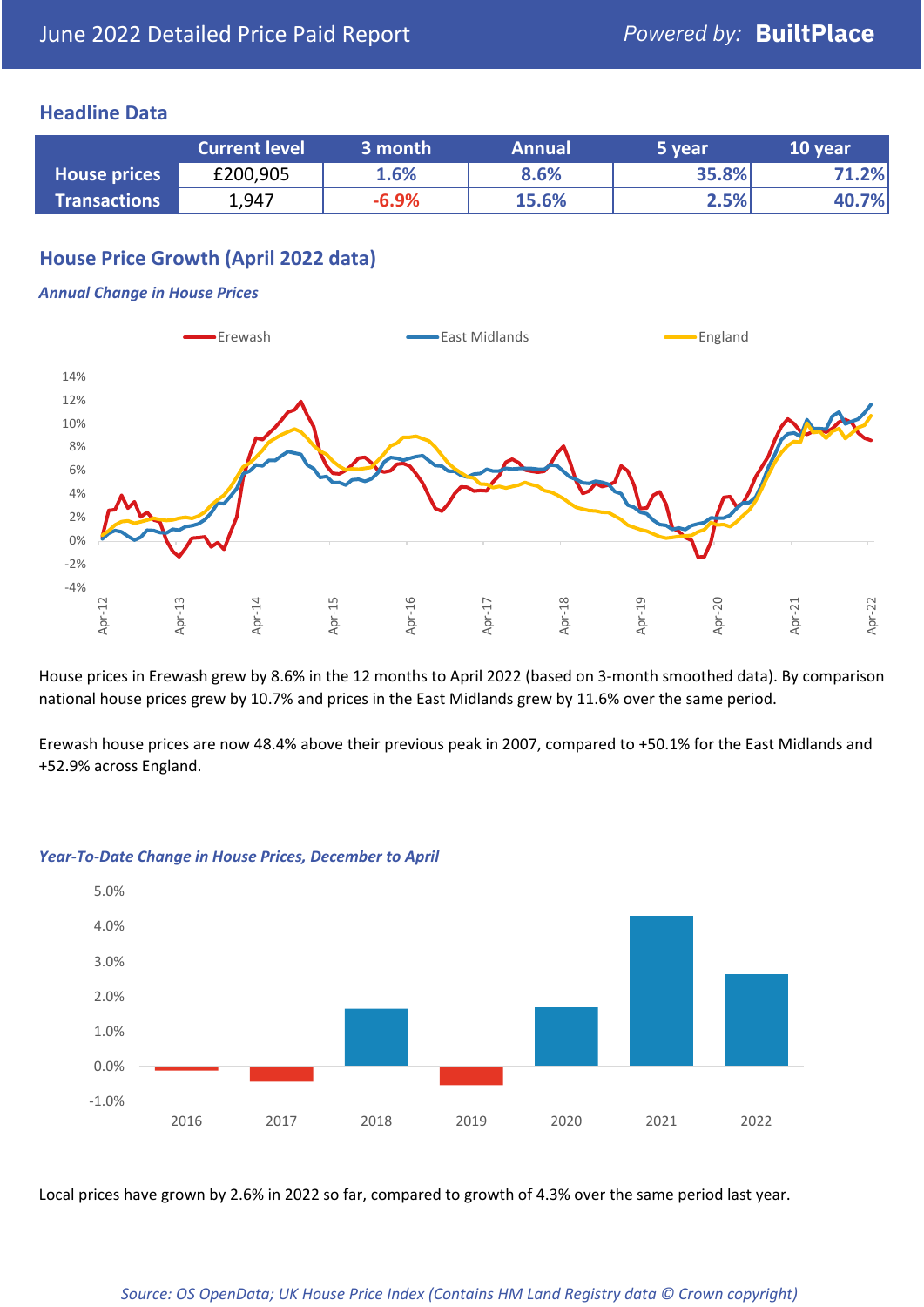### **House Price Map**

#### *12 months to April 2022*



*Each point is one postcode, coloured by the average value relative to all sales in this local authority (price bands are LA-specific quintiles).*

### **Map Key**

| Min      | <b>Max</b> |                            |
|----------|------------|----------------------------|
| Up to    | £137,000   | 1st quintile / lowest 20%  |
| £137,000 | £170,000   | 2nd quintile               |
| £170,000 | £201,000   | 3rd quintile               |
| £201,000 | £262,000   | 4th quintile               |
| £262,000 | and over   | 5th quintile / highest 20% |

*Source: OS OpenData; UK House Price Index (Contains HM Land Registry data © Crown copyright)*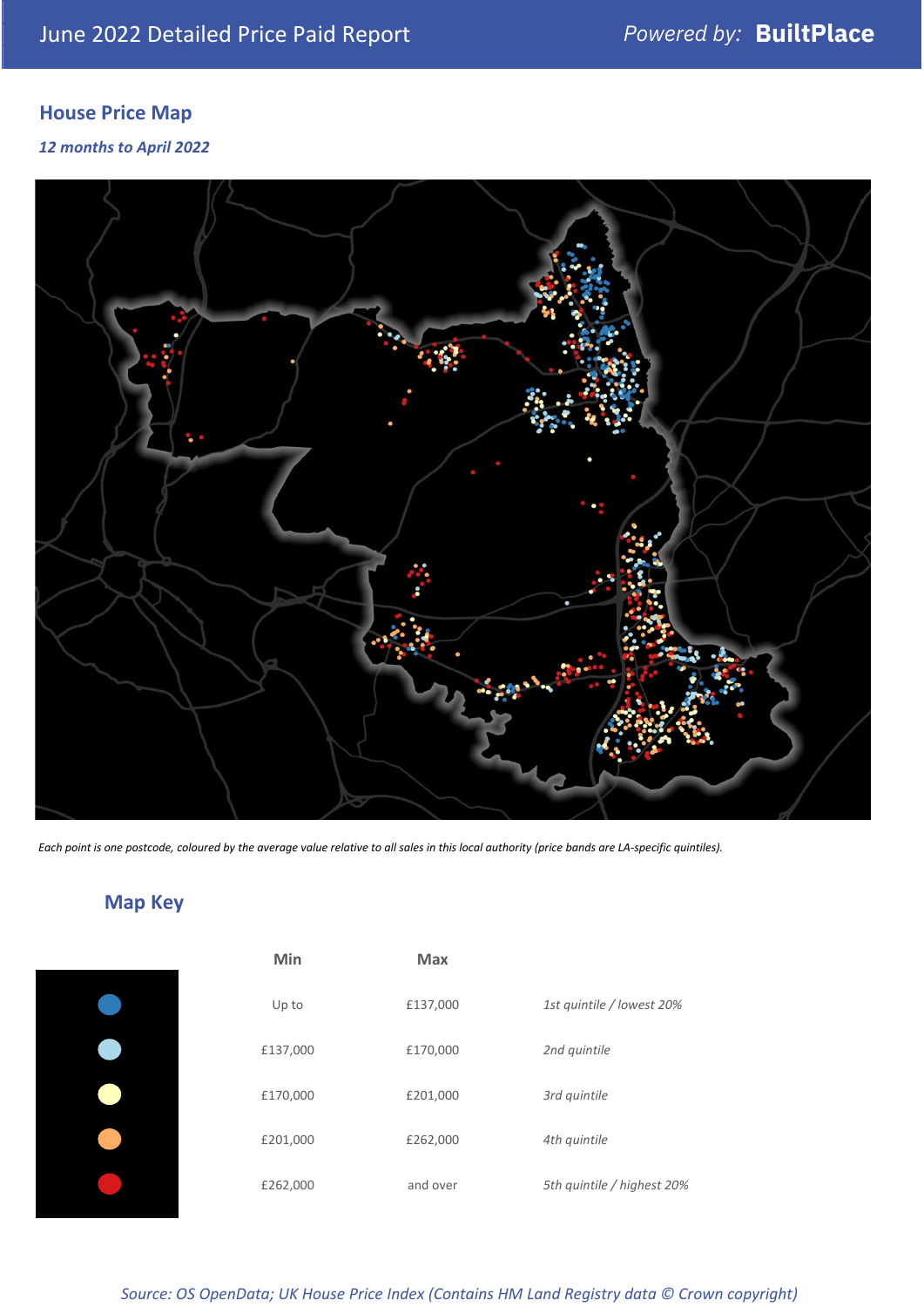### **Average House Price by Property Type**

#### *12 months to April 2022*



|                 | <b>New</b>           | <b>Second hand</b> |  |  |
|-----------------|----------------------|--------------------|--|--|
| <b>Flat</b>     | No recorded<br>sales | £108,545           |  |  |
| <b>Terraced</b> | No recorded<br>sales | £143,653           |  |  |
| Semi-detached   | £201,131             | £190,127           |  |  |
| <b>Detached</b> | £246,995             | £322,823           |  |  |

#### **House Price Distribution by Year**

*All properties, by price band and calendar year (2020 = year to date)*

|                    | 1997 | 2002 | 2007 | 2012 | 2017 | 2019 | 2020 |
|--------------------|------|------|------|------|------|------|------|
| <b>Under £100k</b> | 95%  | 76%  | 24%  | 34%  | 18%  | 7%   | 6%   |
| £100-200k          | 5%   | 21%  | 61%  | 50%  | 59%  | 54%  | 48%  |
| E200-300k          | 0%   | 2%   | 11%  | 11%  | 15%  | 25%  | 30%  |
| £300-400k          | 0%   | 0%   | 2%   | 2%   | 5%   | 8%   | 11%  |
| £400-500k          | 0%   | 0%   | 1%   | 1%   | 2%   | 3%   | 3%   |
| <b>£500k-1m</b>    | 0%   | 0%   | 1%   | 1%   | 1%   | 2%   | 1%   |
| £1-2m              | 0%   | 0%   | 0%   | 0%   | 0%   | 0%   | 0%   |
| <b>Over £2m</b>    | 0%   | 0%   | 0%   | 0%   | 0%   | 0%   | 0%   |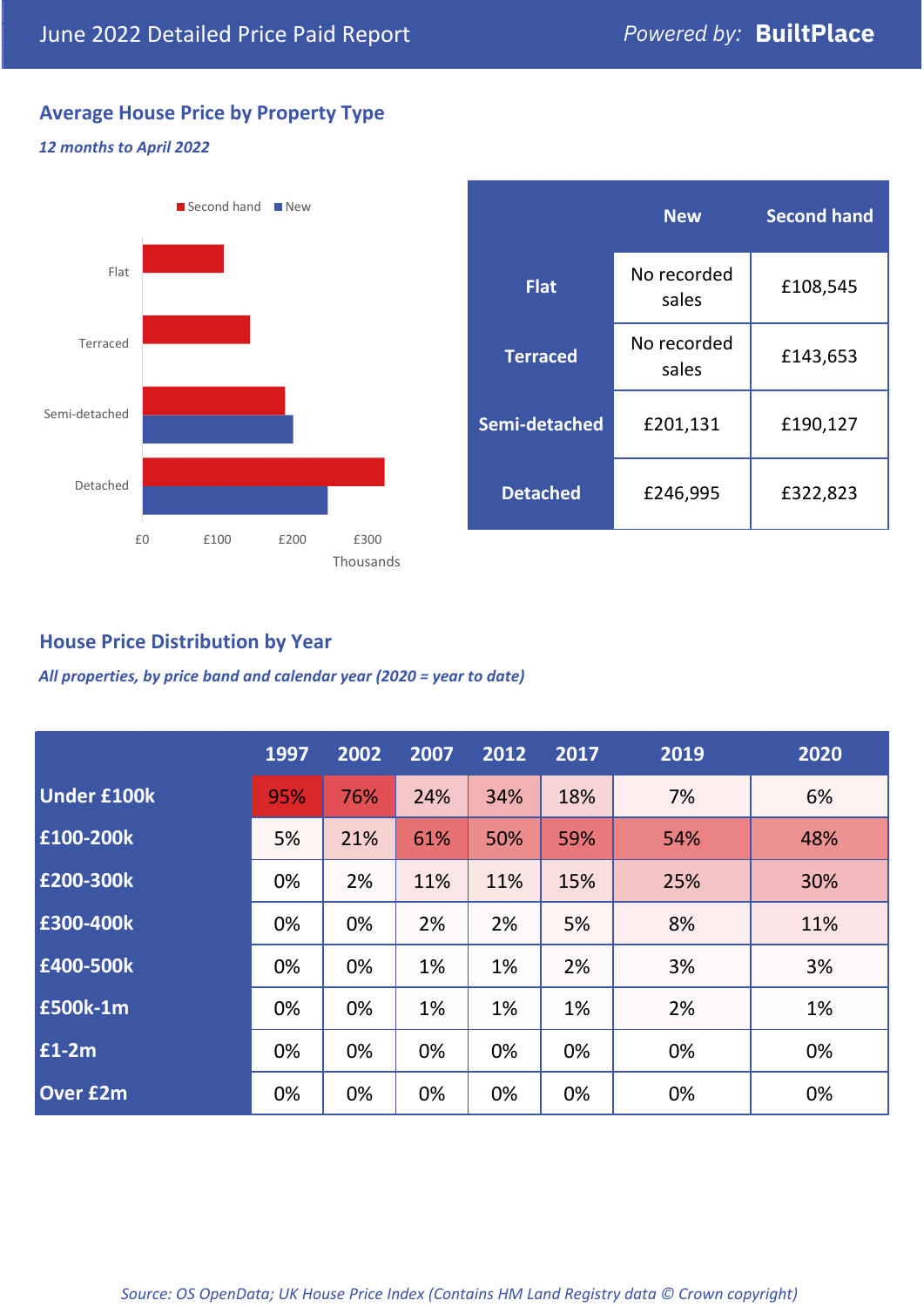#### **Transactions (February 2022 data)**

*Annual Transactions, Indexed (2001-05 average = 100)*



There were 1,947 transactions in Erewash during the 12 months to February 2022. This is 79% of the average from 2001- 05 and suggests activity is below pre-downturn levels.

Transactions in Erewash have fallen by 2.6% since 2014, compared to changes of -8.0% for East Midlands and -7.7% for England.



#### *Cash and New Build Sales as % of Total, by Year*

*Note: The data on this page EXCLUDES transactions identified as transfers under a power of sale/repossessions, buy-to-lets (where they can be identified by a mortgage), and transfers to non-private individuals - i.e. it comprises only Land Registry 'A' data.*